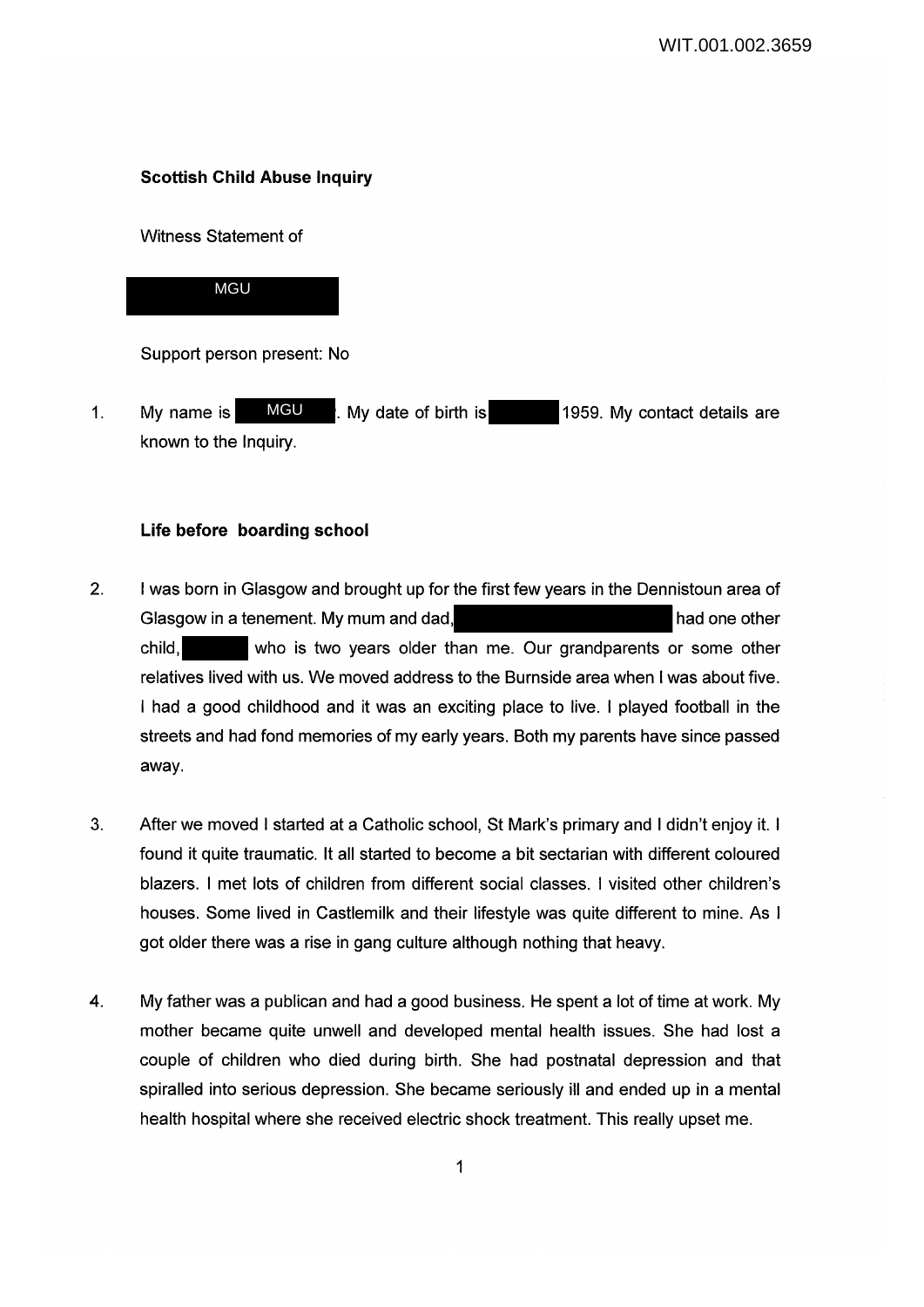- 5. As far as I know there were family discussions about the care of the children. My sister was sent to St Margaret's convent in Edinburgh. About a year later my father approached the priest at St Mark's church. I was failing at school and my dad was worried about me getting through my eleven plus exams. He was finding it difficult to cope because of my mum's health. There were all different reasons that my father was concerned and it was agreed that the best thing for me was to go to a boarding school.
- 6. I had different feelings about going to Carlekemp. In one way I thought I was doing the right thing for my family because my mother was poorly. I was also conscious that I was having issues at school so thought that Carlekemp may be a good opportunity for me to get that sorted. On the other hand I wasn't keen to go and leave my family and the friends I had made.

## **Carlekemp Boarding School, North Berwick**

- 7. Myself and my dad, and possibly my mother went down one day and visited the school. It was all beautiful and everything seemed very posh. It was a very impressive looking building. I would have been ten going on eleven at this time. We subsequently went to Jenners Store in Edinburgh with our list of things I needed to have for school. I got a trunk and got kitted out with everything. Labels were sewn on my blazer and other things with my number. I was . Most of the time I was referred to by my surname.
- 8. Carlekemp was run by the Catholic religious order called the Order of St Benedict. It was a preparatory school for Fort Augustus school and if all went well that was where I would end up. Carlekemp was situated off a country road near North Berwick. There were two entrances and a perimeter wall. Going up the driveway, on the right hand side was a rugby field. There was also a cricket field and there were woods on both sides. In the middle was a manicured lawn. There was also a golf course and beautiful views out to sea over to Fife.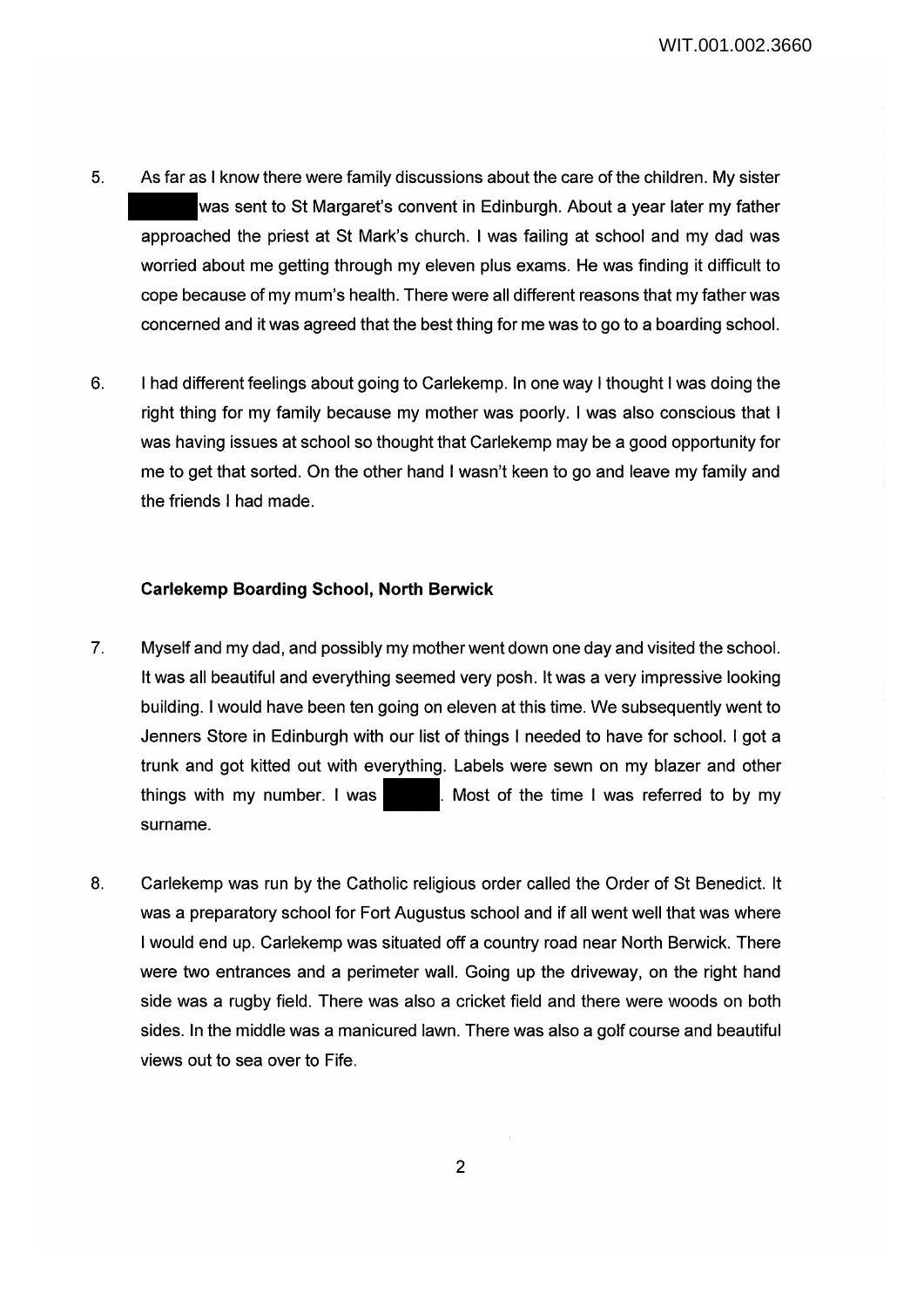WIT.001.002.3661

- 9. The building itself was Georgian and had elaborate doors at the front. There was a vestibule, then up a few stairs to these doors which led into the hallway. The hallway was very ornate with wood panelling. This hallway was where we studied. It was an intimidating building. On the right hand side was the refectory and a private chapel which faced the back of the building. Above the hall was a gantry and on one side was where the older boys lived. That was the left hand wing of the building. The younger boys' dorms were above the refectory.
- 10. There were roughly between twenty and thirty boys at Carlekemp. No girls. The age range was about seven or eight up to thirteen. The young boys were quite well segregated from the older boys. I started off at the older end of the young ones. There were nominated prefects who kept an eye on everyone. One was called
- 11. In my dormitory there were six of us. I think there were three or four dormitories. Boys were put into groups and each group was named after things like the Bass Rock, Fidra, Craiglea and something else. We played games against each other in these sets. At one end of the dorms towards the laundry room was a priests study and bedroom.
- 12. Father MFD was **SNR** at Carlekemp. He must have been about six foot tall and in his forties to fifties. He had predominantly grey hair, although he shaved it most of the time. He was fairly gaunt and looked quite austere. His room was next to the sick bay which had a horrible smell of disinfectant. Father MFA Others there were Father MEY who was Australian, Mr MFB a lay **teacher, Father Paul and Father MFC** I don't know Father Paul's surname. There was a nurse whose name I can't remember. Miss Greco was a latin teacher. He was obviously gay and was a very odd character. The monks wore black cassocks. MFD teacher. Mr MXA was a SNR
- 13. Initially when I arrived at Carlekemp I suppose I was filled with awe, wonder, love and hope. I was going around trying to be normal and fit in. It was quite clear from the beginning that the staff didn't have the skills to look after children. It was evident they were disillusioned middle aged men who were struggling with a variety of issues. It became apparent that Father MFA was an alcoholic and he was often all over the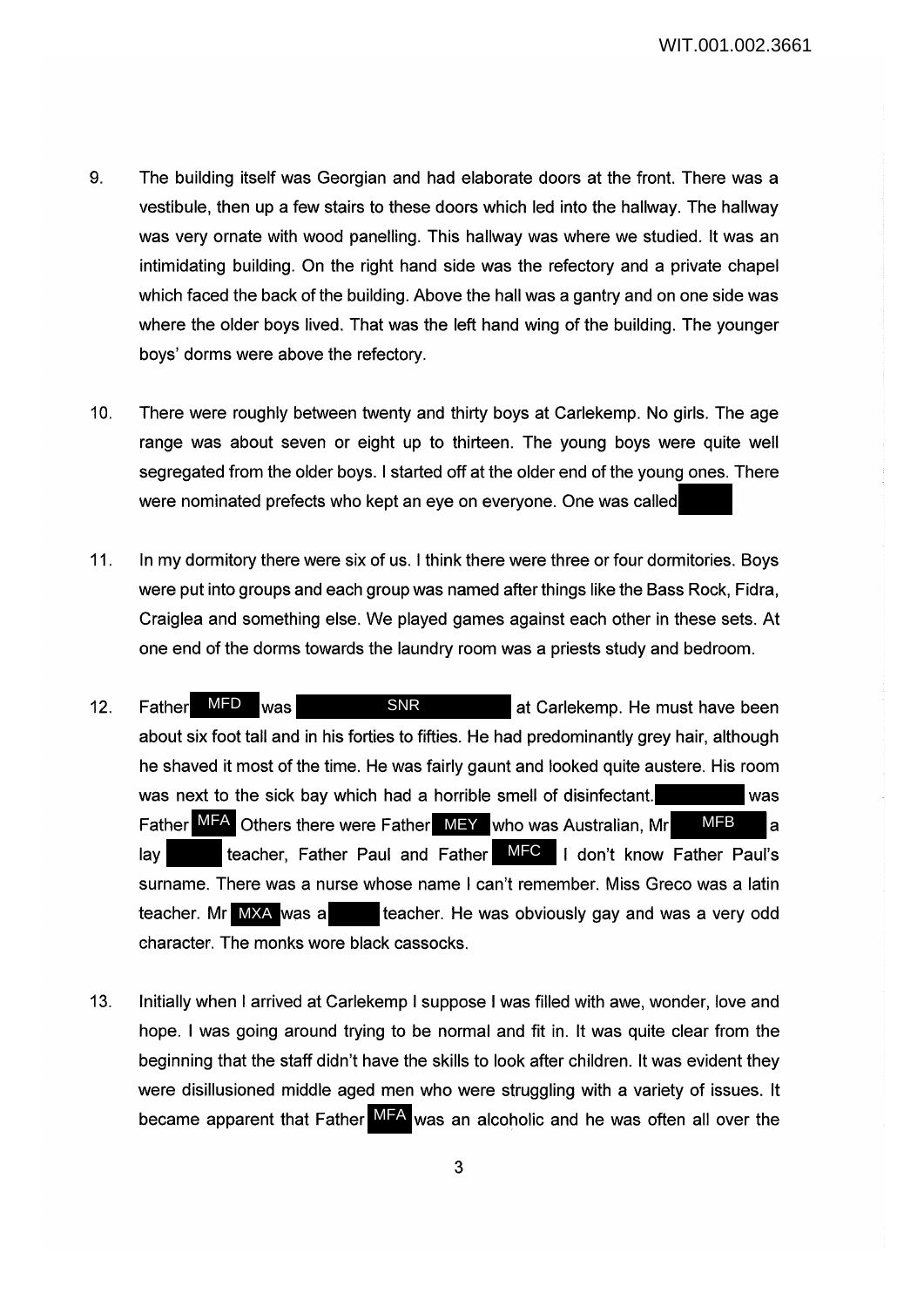place. I believe he had health problems. His hands were stained with nicotine, he was dishevelled and looked dirty. He tried to be kind but wasn't really approachable. He used to live in the stables within the grounds. Some altar boys had to go in every morning and basically help him get out his bed and ready to function. They told me there were lots of empty bottles lying about. I went over once. Where he lived was disgusting. It was very dark, smelly and claustrophobic.

14. A number of priests came from Fort Augustus and I got the impression they came to Carlekemp because they couldn't cope with the rigours of the older school or with the older boys. I think some were either fighting a crisis of faith, problems with drink or other personal problems. They seemed to come down with baggage or issues and they were a bit unstable. I got the impression they were sent to Carlekemp for a break.

#### **Routine at Carlekemp**

#### First day

15. On my first day at school my parents drove me and dropped me off at the school. I was welcomed by Father **MFD** He had a chat with my mother and father. I realised from a very early stage that this school was not for me. I saw that there were a number of lonely boys and didn't feel they were getting any love and support. I also saw a lot of violence.

#### Mornings and bedtime

16. We were woken up early by whoever was on duty. It may even have been a bell ringing. I would get up, have a wash, get dressed and go to mass. Usually whoever was on duty would be in this room during the night. It could be a priest or a lay person. I think there was a rota. After 'lights out' which was usually about 9pm no speaking was allowed in the dorm. If there were any issues through the night you could probably call out and whoever was on duty may come and see you.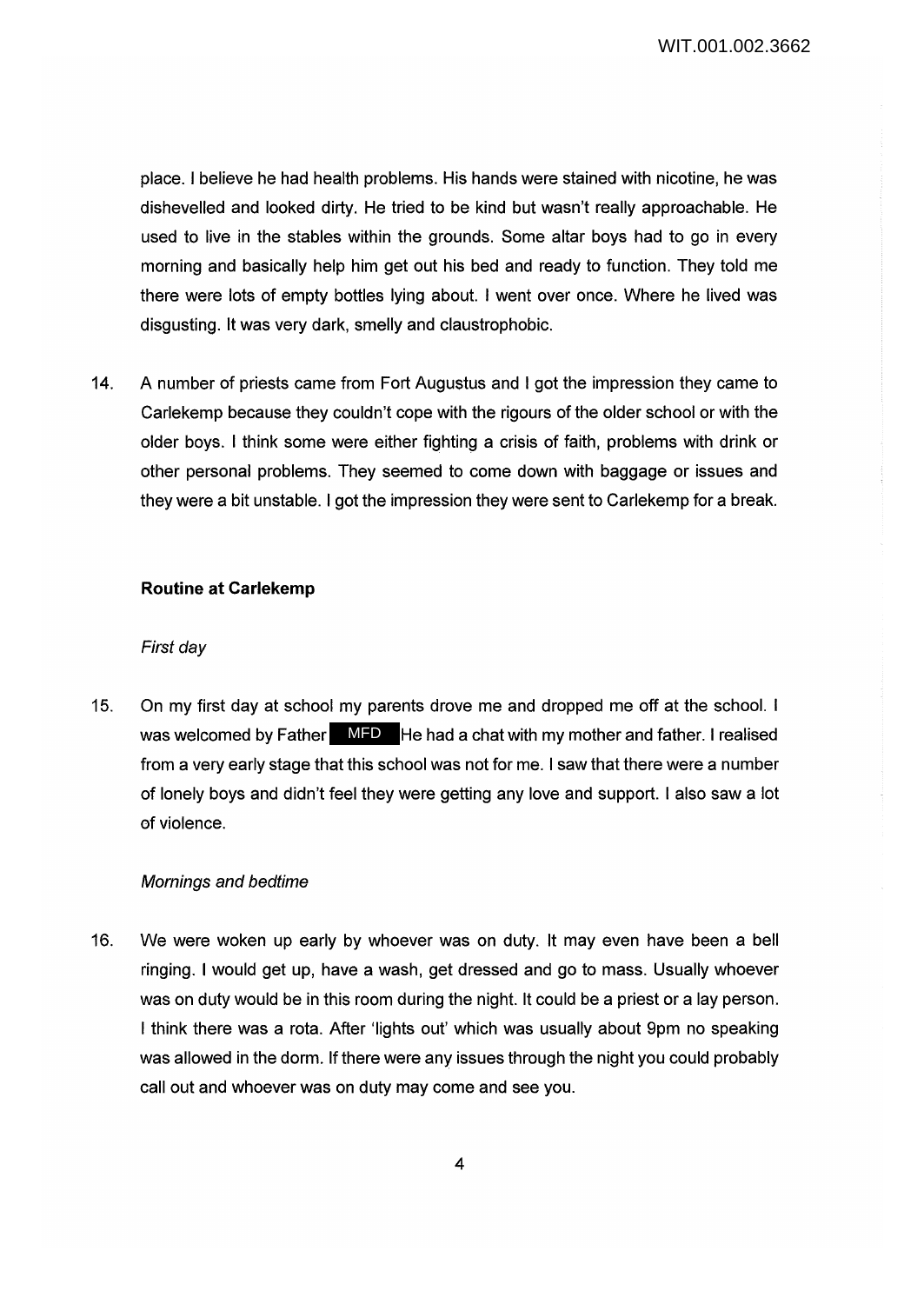# Mealtimes/Food

- 17. Father MFA although he was filthy looking, prepared the food at Carlekemp. There were a couple of lay people who helped him in the kitchen. The catering was quite good. When we had meals in the refectory there was a priest or a lay person at the top of each table. There were separate tables with six boys at each table. Father MFD would sit at the top table. Father MFA would sit with the boys.
- 18. For the type of institution it was, the food was of a reasonable standard. I am not aware of there ever being issues if anyone didn't like the food. We had to eat our meals in silence, and sometimes some would be saying prayers.

## Washing/bathing

19. There was a small bathroom on the same level as our dorm. There was also a communal area with rows of sinks for washing. There may have been one bath on our landing. In the morning we would generally just wash at the sinks. Baths and showers were downstairs in a stable type building that was attached to the main building. In the bath and shower area we were supervised usually by a lay bloke who trained with St Helen's rugby club. He took us for some of our sport.

#### Clothing/uniform

20. All my clothing was provided by my parents. I kept it in the locker in the bedroom. All my kit had my number, sewn into it. This meant that when it was sent away to be laundered I got my own clothes back.

#### Leisure time

21. We did our homework in the main hall. There were rows of boys just sitting doing communal work or homework. We played a lot of sport, usually something every day. We did sport depending on the season. It was either rugby, hockey or cricket but we didn't play football in school time. We played football in our own leisure time.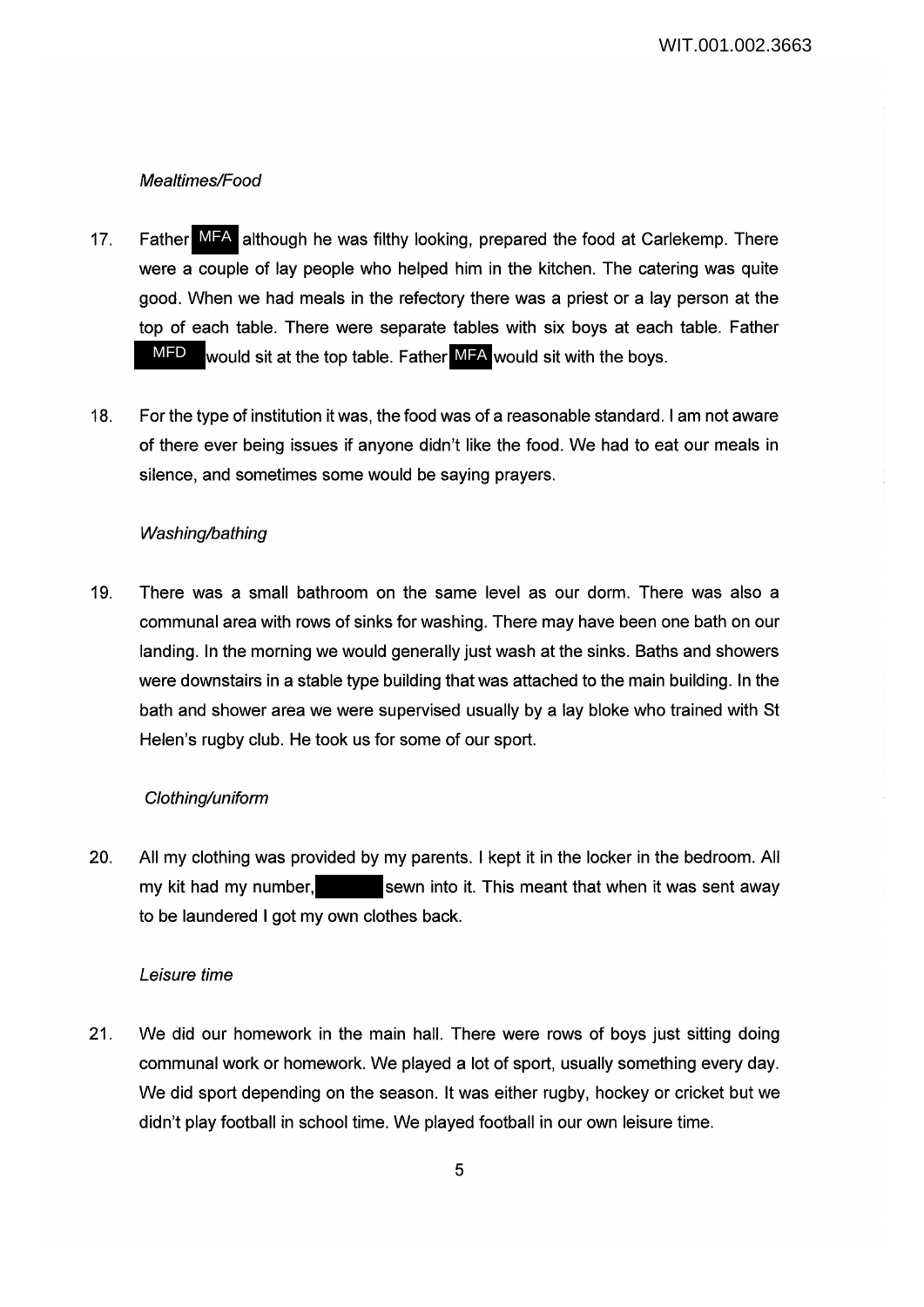- 22. At the end of school time, probably after we had eaten something we had some free time. We could more or less do what we wanted in this time. I used to play ping pong in the basement. After free time we had a study period in the hall then after that we went to our rooms.
- 23. At the weekends the staff didn't have much to do with us. If you were into your sport your day was taken up doing that. Apart from that you could do what you wanted. I spent a lot of time on my own exploring the grounds of Carlekemp.

#### Trips and holidays

24. I had a few day trips with the school. We went in to North Berwick and went up Berwick Law. One time I went to Lindisfarne. The monks took us on these trips. We also had a golf competition. Every holiday period I went home to my mum and dad's house. Some boys stayed at Carlekemp over the holidays. I always felt really sorry for them.

#### **School**

- 25. The schooling was within the main building. There were two classrooms just off the main hall. There was a teacher, Mr **IMFB** I can't remember one class that he ever taught. Father MFA occasionally taught **Father MFC** taught I can't remember anything I learned in that school academically. I wasn't learning anything, I had serious educational problems. My issues were with reading, writing, remembering. Everything really. We had highland dancing and that was quite amusing. A lot of the time I wasn't in class. Most of the time I was excluded from class but sometimes I just didn't go. **MFB**
- 26. Every day we had an hour of reading in the main hall. There would be other classes like maths, English and history. At some point we would have an hour of sport. We would also get some work set for us. I am sure boys were getting taught things but I wasn't really involved in that. I spent a lot of time either in the woods or in the hall writing out lines. I didn't spend a lot of time in the classroom.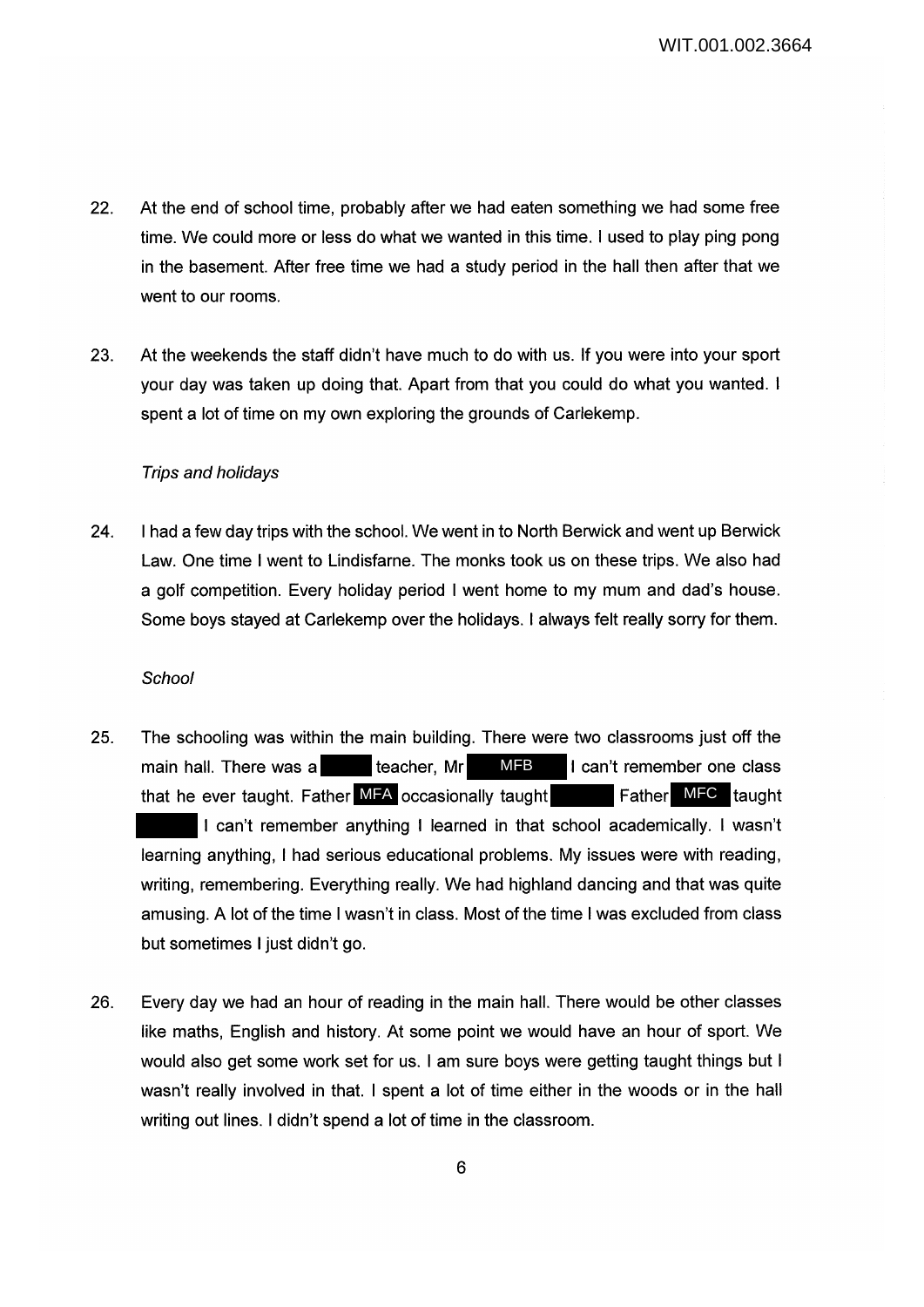#### **Healthcare**

27. I occasionally had to go and see the nurse when I had a sore throat or other ailments. She would give me lozenges. She was quite elderly and frail. I don't know what her qualifications were. Anyone with more serious ailments or injuries were put in the sick bay where there were beds. The sick bay was next to Father **MFD** room. I never saw a doctor coming in to the school. I hurt my knee once and I was taken up by Father Paul to Edinburgh to get it examined and treated. One boy accidentally got hit in the mouth with a golf club. He was taken to a dentist in North Berwick. I never saw a dentist when I was there. I saw my own dentist when I was back in Glasgow.

#### Religious instruction

28. We had mass more or less every morning in the chapel. That was our first period. We went to the chapel at other times too. Throughout the day we had some religious prayers.

#### **Work**

29. We didn't get any chores to do. We had to keep our bed space and our locker reasonably tidy. We made our bed in the morning and initially they wanted it done a certain way. After a while it didn't really matter.

#### Birthdays and Christmas

30. Christmas was celebrated in the lead up to it. Sometimes we had a visit from an Archbishop. One time there was a religious procession through the woods in the grounds. All the boys were involved in this procession. I wasn't. Birthdays were celebrated. I got presents delivered from my family. I occasionally got other parcels from my family.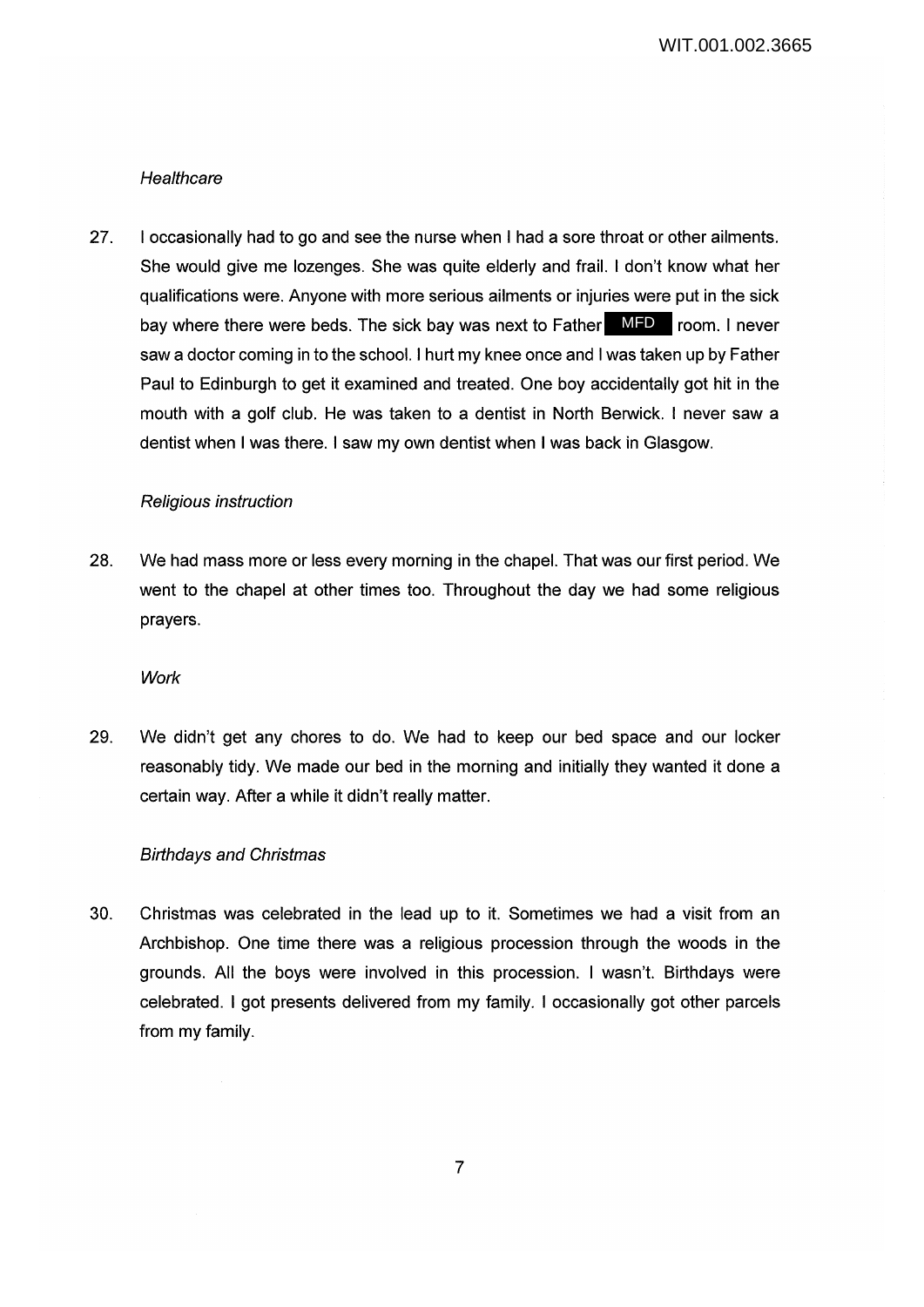Visits

31. My family never really came to visit me. They came to pick me up when I was coming home for holidays or to drop me off. I am not aware of there ever being any sort of inspection to see how the school was being run. I was never asked by anyone what I thought. Occasionally there were bishops or high priests from Edinburgh who visited and they ate at the top table. Special food was laid on for them. They were shown around the school and extra masses were put on. They never spoke to me.

## Family contact

*32.* I wrote letters home to my parents. I got replies to some. Before I got them I think some of the envelopes had been opened. They sent me some parcels at times too. He sent me sweets and toys. I think I got all the ones I was sent.

## Personal possessions

*33.* Any personal possessions I had were kept in my locker. I didn't really have very much.

## Running away

34. I encouraged a few boys to run away with me at one point. I wanted to run away because I wasn't happy there. We climbed the perimeter wall and got across the golf course. We didn't get very far and we turned back. The weather was pretty foul so I didn't think it was viable to go any further. We got back before anybody realised we were missing. I wasn't punished.

#### **Discipline**

35. For punishment, if we did something wrong, and if it was fairly minor, we were given lines. We had to write the same thing over and over. We had to do this in the hallway where we did our studying.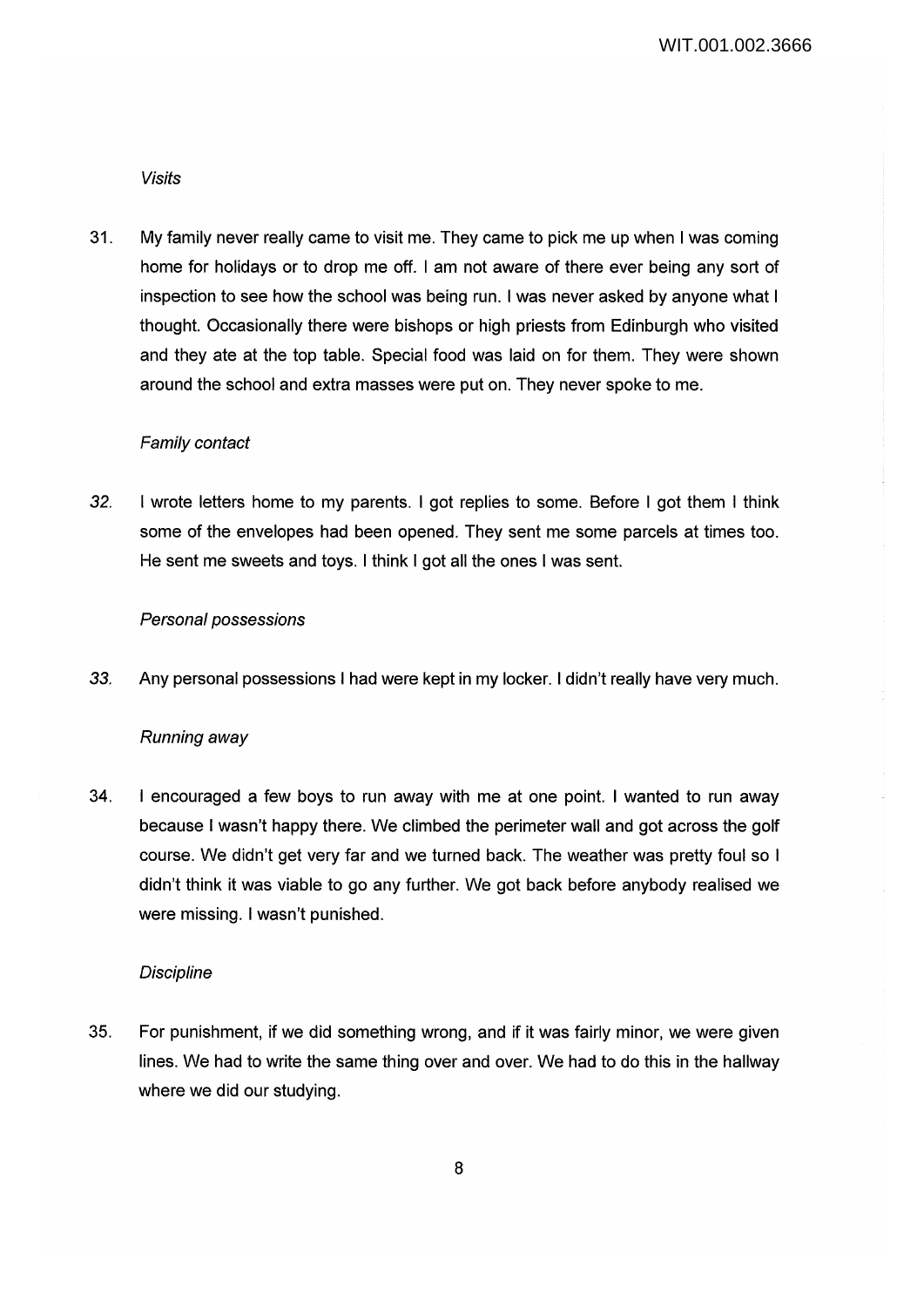## Bed Wetting

36. I never had a problem wetting the bed. I am sure it probably happened but I don't know how it was dealt with.

## **Abuse at Carlekemp**

Father MFA

37. On one occasion Father MFA put his hand down my trousers. This was in his office in the main building. It was supposed to be some sort of medical check. There were other boys there but I can't remember their names. He did the same checks on them. I didn't consider it to have been sexual at the time but it was inappropriate. It was over in a second and on the scale of other things that happened it was nothing.

Father MFD

- 38. Father MFD very quickly saw me as a problem. He thought I was a bit mouthy. He was a very cold person. We also got told that basically he was ill as well and he had heart issues. He was often disappearing for a couple of days at a time and there were whispers that he was not well. MFD
- 39. During the night, I was often told to get out of bed for no reason. Different members of staff came in and told me to get up and marched me down the stairs. Sometimes it was Mr  $^{MXA}$  and sometimes Father MFA Often other boys were taken out other bedrooms. When we got downstairs we had to kneel outside Father MFD office. Often it would be midnight or one in the morning. The priests were praying in another part of the building. We had to remain there until they had finished. Sometimes there were three or four little boys waiting there. It was dark and we were told to say the rosaries or prayers. We had to stay out there for hours.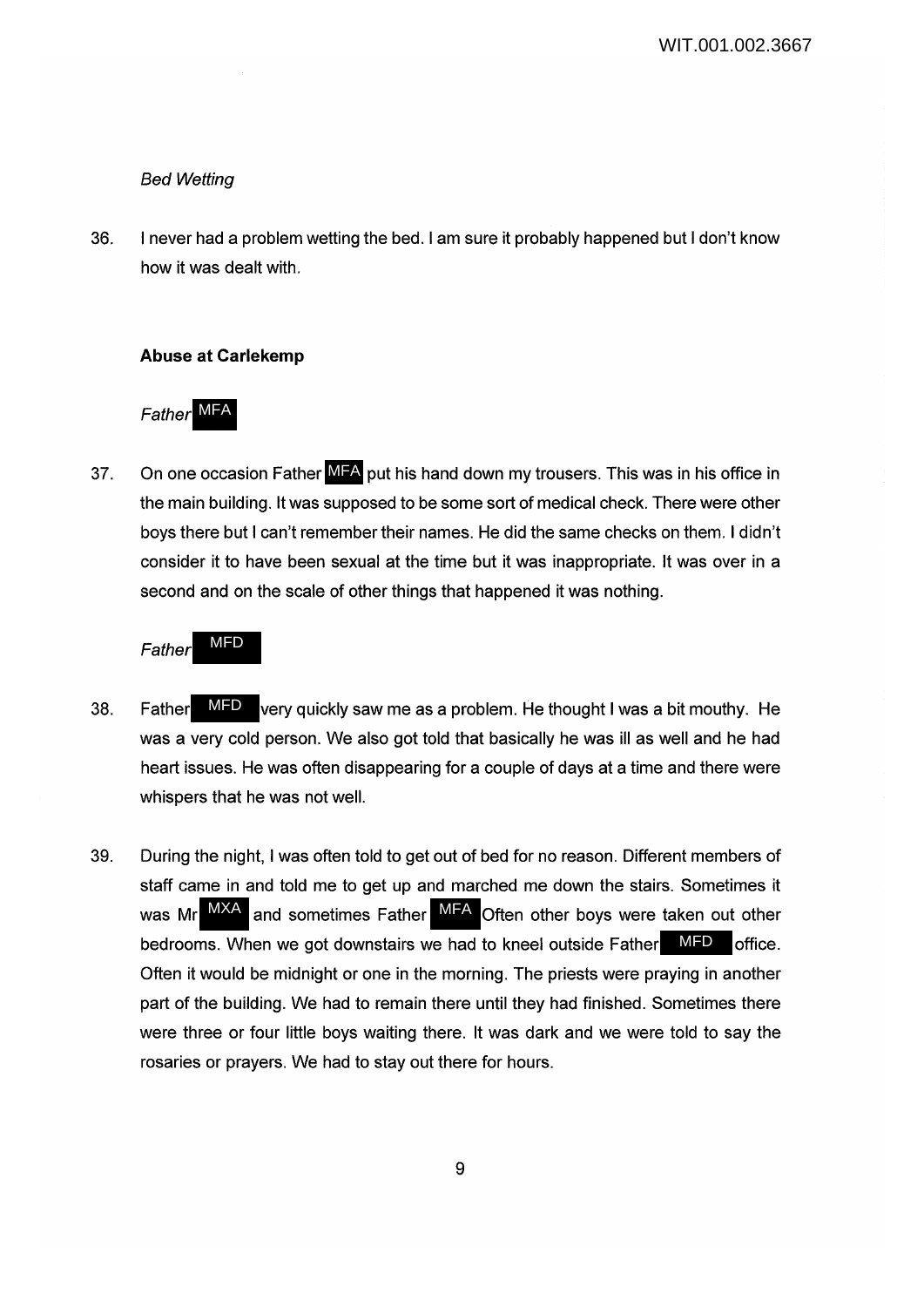- 40. When the priests had stopped praying I could hear them all making their way along the corridor and bedroom doors opening and closing. Eventually Father MFD would arrive and go into his room. He used to take us into his room one at a time and beat us with a leather strap. He always left me to the end so I saw the other boys coming out. They were crying and were in bits. When I went in he was violent and hit me. He hit me with his leather strap six times on each hand. He would then ask me to thank him. He said I should because he was trying to save me. I refused sometimes and he strapped me again on my hands. I don't know why I was being punished. He was a man and he didn't hold back when he hit you. These punishments were for a variety of reasons. Sometimes it was for talking in the dorm after lights out when talking wasn't allowed, or if there had been a fracas in the dorm and I was selected to be punished. Some of the staff weren't keen to issue any punishment themselves so left it for Father MFD who was more than happy to do it. I don't remember who any of the other boys were. I don't know why the other staff didn't punish us. It was just accepted that Father MFD would punish us.
- 41. I would have been around eleven when the beatings from Father MFD were becoming more and more violent but I was growing stronger. I became angry and it became a battle of wills. At the worst point I was probably getting beaten twice a week. One night, in the late evening, I was taken into his office and in front of me he phoned my family. He told them he was going to beat me but wanted them to say it was okay. I was horrified by this. They must have told him to do what he had to do. After he hung up he made me take my pyjama trousers down and had me leaning over his bed. He strapped me with his leather belt or a cane across my bare backside. It may have been six times he hit me but I am not sure.
- 42. Apart from the physical side of things, the psychological sort of damage was going on at the time and I was becoming very angry. I was resenting that in a sense it was a different world from the sort of happy North Berwick lovely place that people thought it was. There was a real culture of fear. For me it became very ugly. I hadn't gone there to deal with the loss of my parents. I was there trying to deal with the fact my mother was ill and I already had the feeling that I had been abandoned. I was having to deal with Father MFD and it opened up a completely different world. I became a different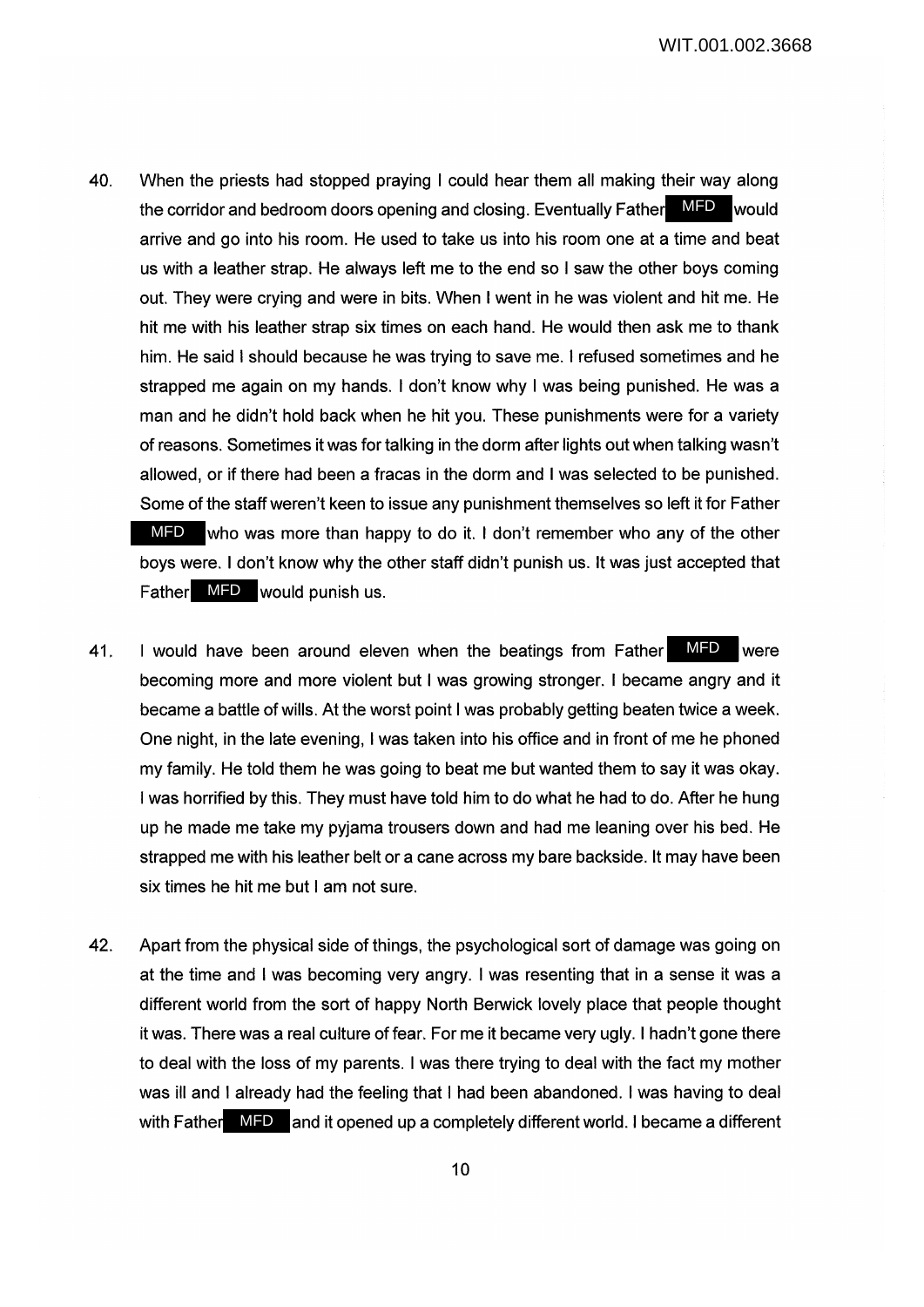little boy. At that stage I had no fear, I didn't give a shit and I didn't care what Father MFD did to me.

- 43. The beatings stopped, I think when Father MFD realised I was getting physically stronger. I was possibly still eleven then. I think Father MFD recognised that it wasn't working or he was worried he would take it too far because he was becoming more and more violent towards me. After that, for punishment, Father MFD would put me in isolation. One time I was put in a room with a piano for three or four days. I was told that I had some sort of throat infection. I was brought food and allowed to go to the toilet but I hardly ever saw anybody. There was nothing wrong with me. I became more and more isolated from the other boys. I had no friends around me. I was considered to be damaged goods and nobody wanted to hang about with me. I spent more and more time in the woods on my own. Nobody ever bothered what time I came back into the building.
- 44. During my time at Carlekemp I won some badges or colours for sport. I was never given these awards. Occasionally at the end of the week Father **MFD** would hand out colours to the hockey team after playing well in a match. He gave them to all the other boys but not to me. Once in a cross country running race I did really well and I came close to winning. As soon as I crossed the line Father **MFD** immediately accused me of cheating. I thought that was appalling.

# Father MFD and Father MFA

45. One time a dignitary came to Carlekemp. I can't remember who it was. Father MFA told me, but I believe Father MFD had told him, that I wasn't allowed to participate in the group photograph. I stood in the refectory and watched them out the window. By that time I knew I wasn't wanted. There were other things that went on that day but I wasn't allowed to take part. At some point I remember I put on a small school play. I dressed up as Hitler and referred to Father MFD in this role. This did not go down well. After that they were nervous about me being seen anywhere in public.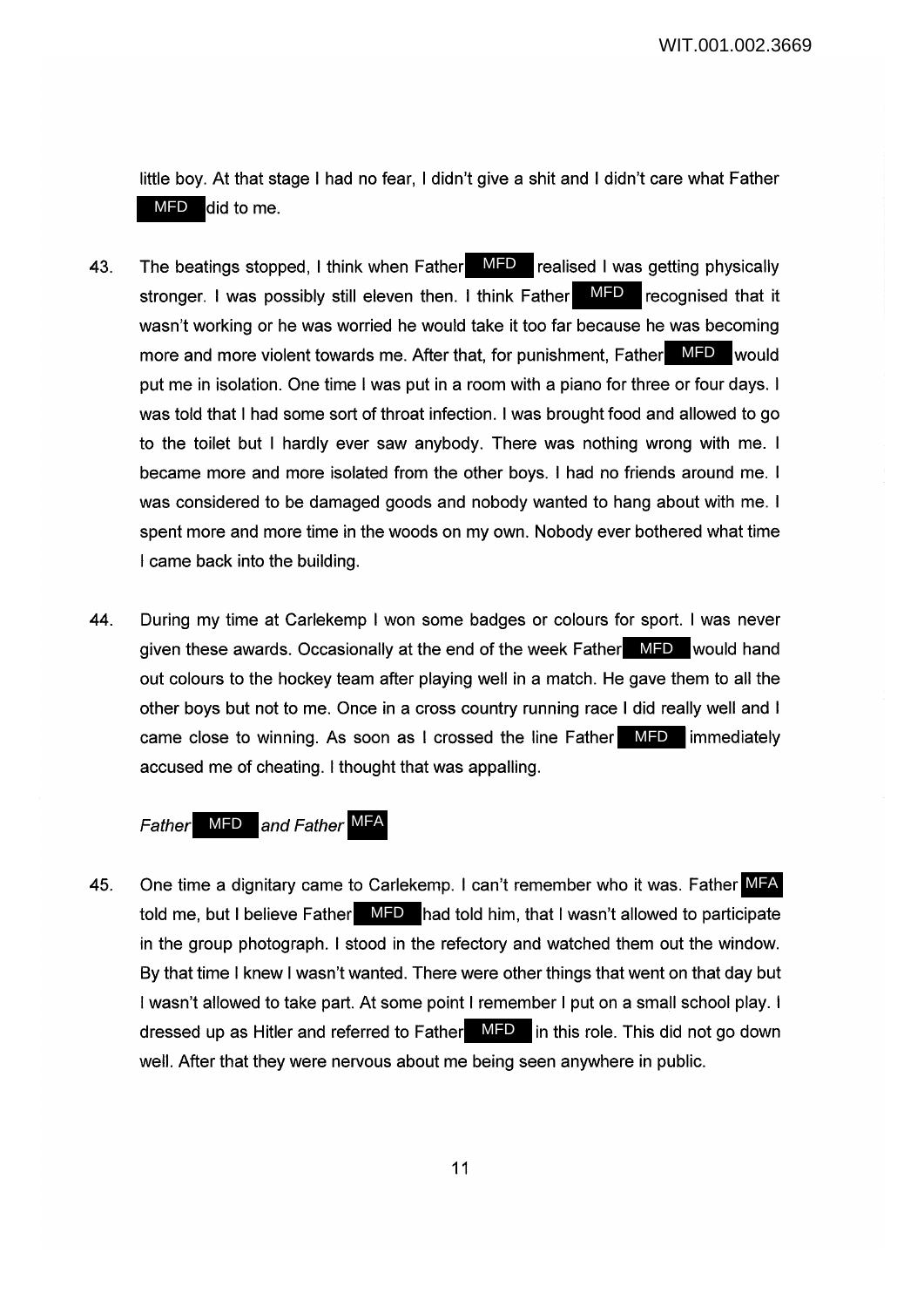46. There was one time a couple of older boys were punished in front of everyone else. It was a public flogging. It happened on a weekend and may have been before we went out to play rugby. We were all in the hall. There was a platform or stage there. I don't know why these two boys were being punished. They were both caned or belted on the hands. I am not sure which it was. It was Father MFD and Father MFA I felt sorry for these two boys. They were not hit very aggressively and it was more symbolic. It was obviously hugely humiliating for these boys. I presume they were being made an example of to send a message to all the other boys.

## Father MEY

- 47. I never liked Father MEY from day one but I wasn't frightened of him. Father MEY despite my young age felt dodgy to me but I don't know why. I didn't like the way he looked at me or at other boys. Periodically I would bump into Father MEY He had a printing press in a little room and was doing a school magazine or something to do with hymns. It was on the ground floor near the refectory. Occasionally I would have to go in there to get something or to give him something. When I went in, he had a young boy sitting on his lap. A very young boy, probably under ten, and MEY had his hands down the boys trousers playing with him. It was provocative and obvious. He wasn't ashamed of it. It was almost that he wanted me to see it. I was appalled at that stage. The young boy looked completely shattered. He looked like a little lost soul really. I saw him doing this on more than one occasion. Sometimes it was in his printing room and sometimes in the classroom.
- 48. I bumped into Father MEY again at another time in a classroom. I had wandered in and again he was sitting with a young boy, probably about ten, and he was touching him down the front of the boy's trousers. I don't know if he was masturbating the boy or not. It wasn't that he was sitting having a cuddle, it was sexual and Father MEY was basically making me aware that it was sexual. I think I saw him doing this about four times altogether. I don't know who the boys were or even if they were all different but they were all about the same age. Some incidents may even have been the same boy. The other priests must have been aware because he was so open about it. By that stage my view was that the whole place was very corrupt.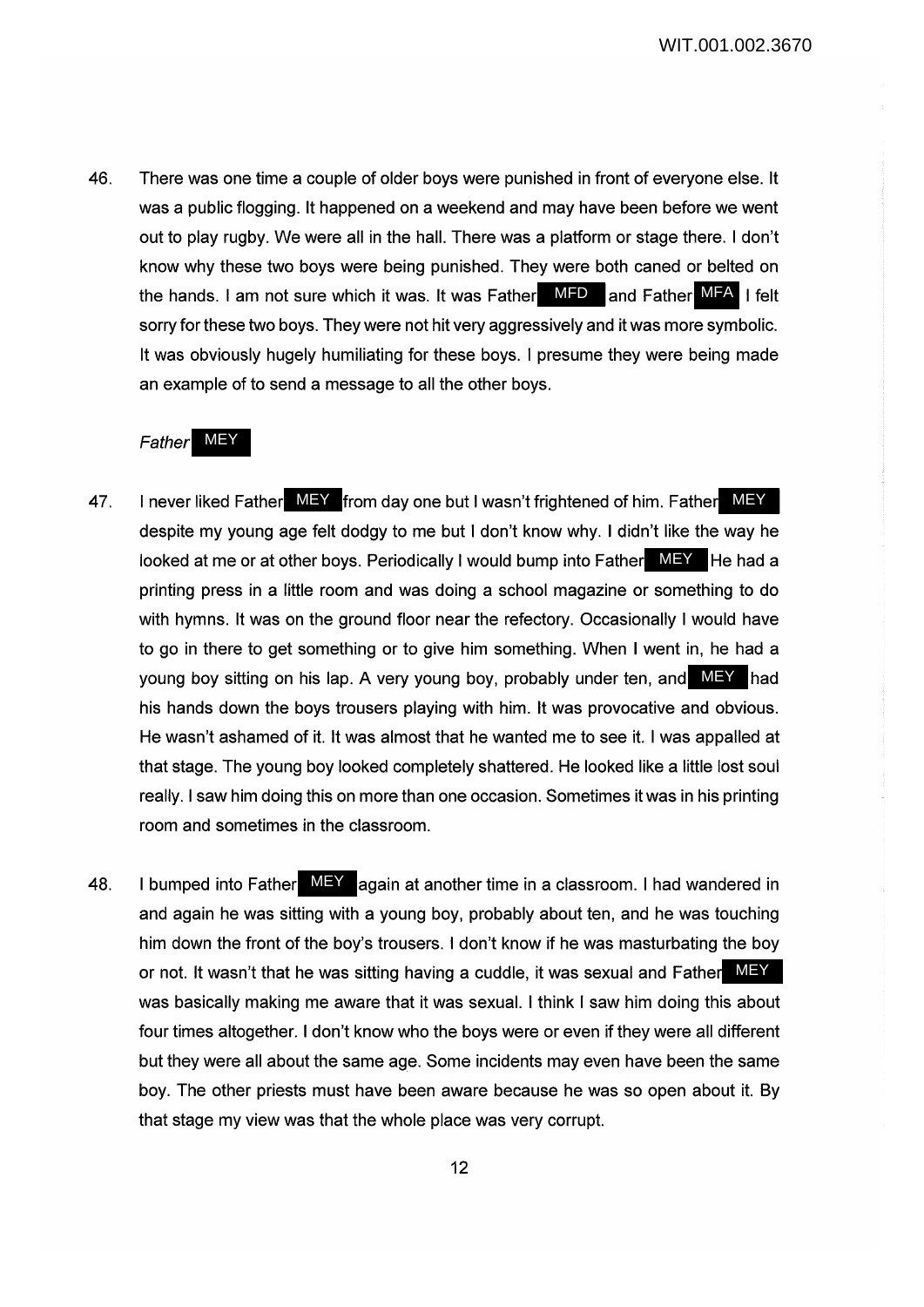## **Reporting of abuse at Carlekemp**

- 49. One time I went to the nurse, whose name I can't remember, the day after I had been strapped through the night by Father MFD Her name may have been Mrs Quinn. She was very thin and was Irish. My hands were swollen. I told her what had happened but she wasn't interested and she never did anything. There were a lot of people who were being targeted and punished like I was. They were too scared to speak out or tell anyone. There was no one else at Carlekemp who I could confide in or tell what was happening.
- 50. I was writing letters home to say that I wasn't happy about various things. When I got home I asked to see the letters I wrote and the letters were all redacted. There were black lines through sections. Under it were other comments stating the spelling was shaky and they didn't want to give the wrong impression of the school. I was telling my mother but I didn't want to lay it on too thick because I was worried about her. I had lost a bit of confidence in her as well. I was obviously sad for what was happening to my mum but also I was raging that they actually put me in this situation in the first place. I don't think my mum wanted to believe me. Had she been in a better place she probably would have pursued it.
- 51. At holiday time there were another couple of children who were going back to Glasgow so we alternated which parents would pick up and drop off. One was a boy who was the same age as me. One time I was travelling home with the  $\qquad$  and it was a long journey and they asked me how I was getting on. I told them it was horrible but they didn't like that and told me it was a good Catholic school. I told them that I was getting beat up. I may have told them that other boys were getting fiddled with. They didn't believe me and said I was a fantasist. I used to say this on the journey back home with various people that picked me up but they didn't want to know. Nobody really listened to me.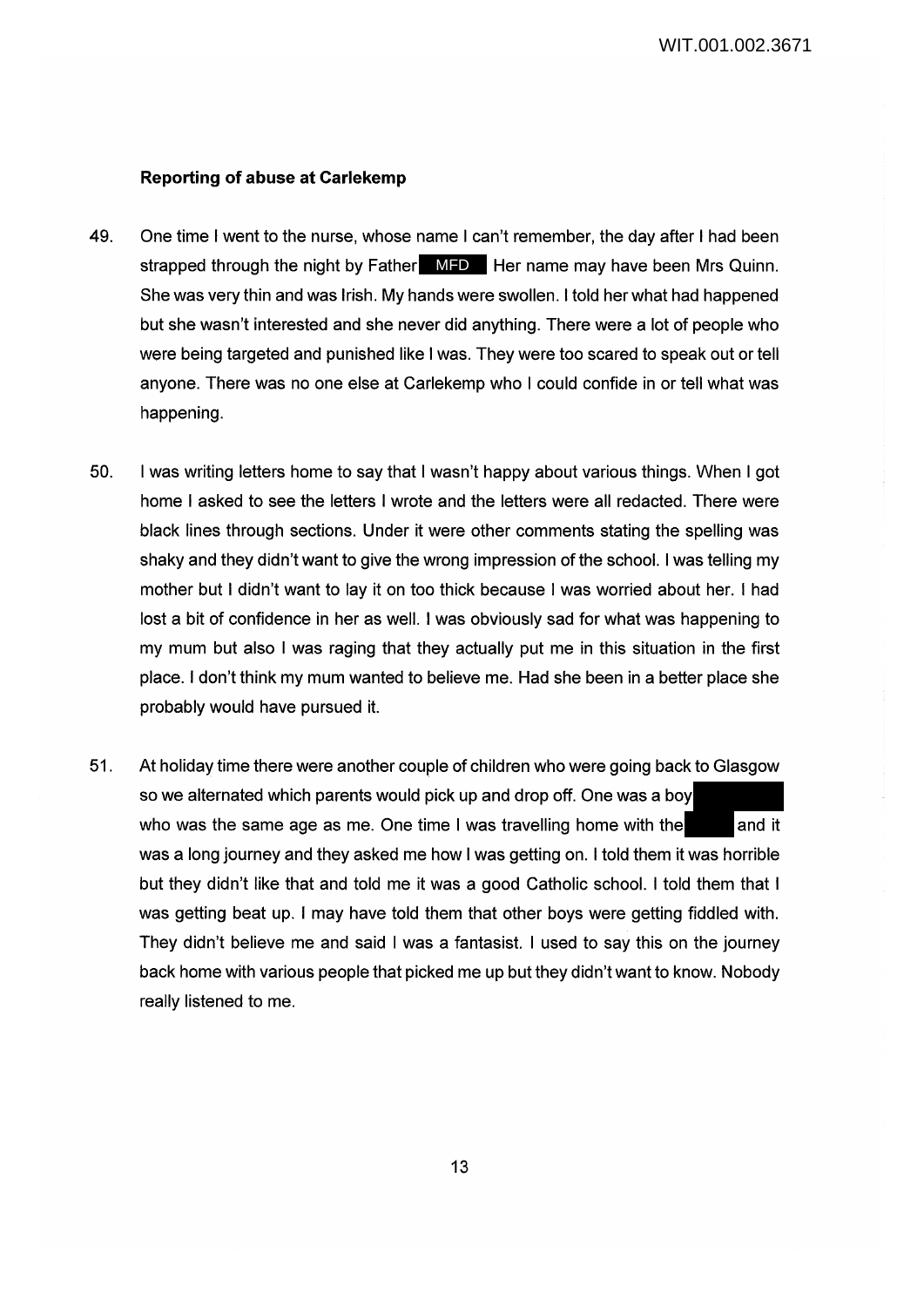## **Leaving Carlekemp**

- 52. I sat the entrance examination for Fort Augustus. I knew that was the natural route that I was expected to take. I didn't want to go there because I hated my time at Carlekemp and Fort Augustus was only going to get worse. When I sat the exam I basically wrote my name on the exam paper and that was really all I did. Despite the fact I did this I was still offered a place at Fort Augustus.
- 53. There were discussions between myself and Father MFD before I left Carlekemp. He accused me of being involved in a practice called 'pill punching' which basically means punching other boys in the balls. This was not the case as I was never involved in anything like that. I am not sure if it was a trend that was going on in the school. The next thing was that I was asked to leave. I was told basically that I wasn't fitting in. In my opinion things were building up all the time when I was there. I left in 1971. I was there for three full terms. I left when I was twelve. I can't remember if it was the actual end of term or if it was still within term time. I remember packing my bags and my dad came to collect me. Father MFD saw me off.

## **Life after Carlekemp**

- 54. After Carlekemp, I went back with my dad to live in Glasgow. I found it a bit difficult to integrate with some of my old friends. They had gone to a local school and I had gone to a posh school. My father arranged me to go to St Aloysius school which was a bit of a disaster because it was highly academic. I struggled. I truanted a lot from school. I just didn't like it. I got into trouble for truanting. I left school at fifteen, almost sixteen without any qualifications.
- 55. I have always been a people person and I ended up working in the Gorbals area of Glasgow at the **doing some voluntary work.** I would have been sixteen. I then went to work in a women's hostel for the Simon community. I dealt with homeless men and women. I started to have stronger political views. There was a spell when I was there that I became a bit disillusioned. My father was considering coming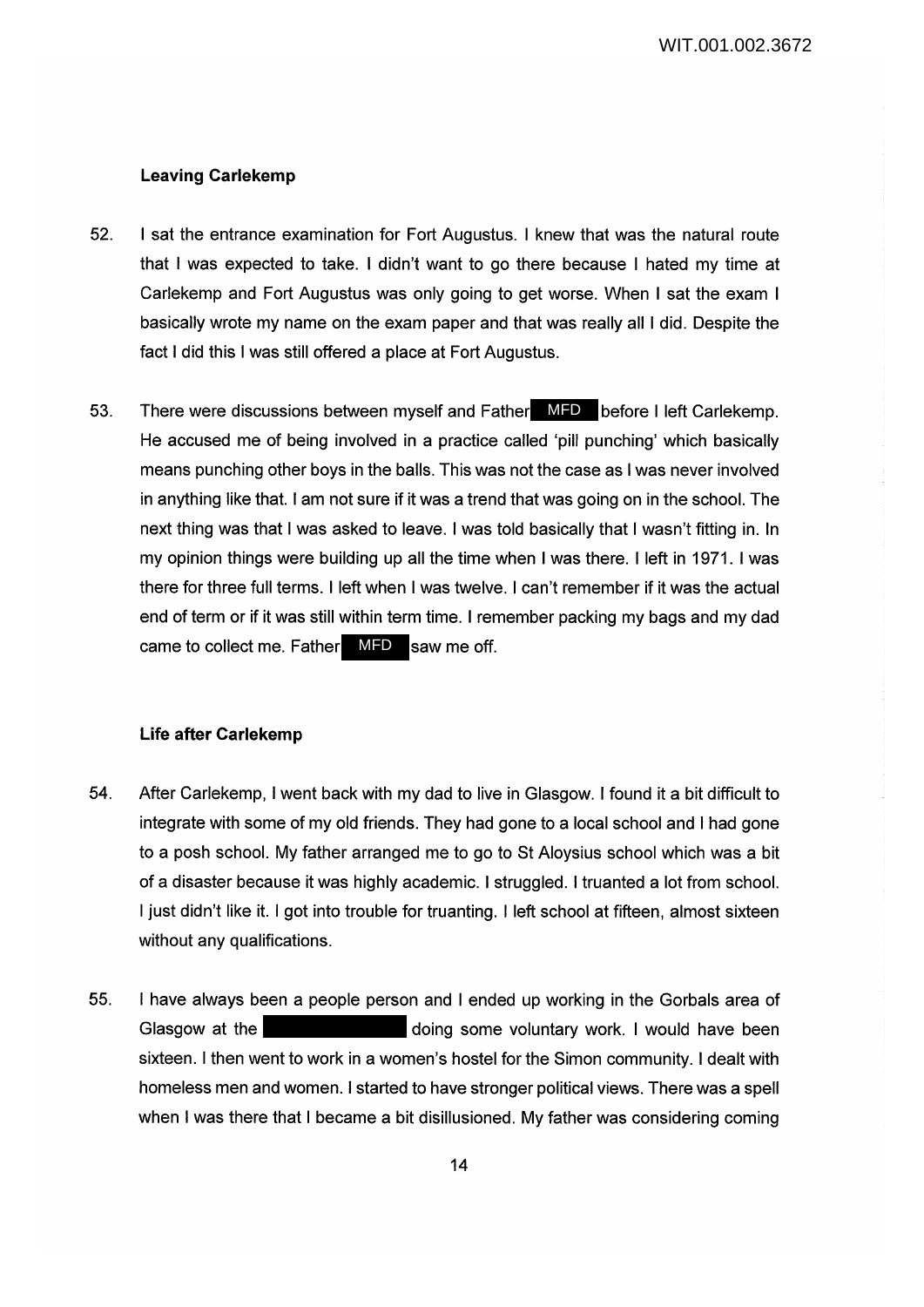out of retirement and wanted to buy a small public house. I was about 21 at the time and he suggested I work with him. That would probably have been my life mapped out after that because eventually I would have taken over the whole business from my father. I worked for him for about three years. One night I was attacked in the pub and the pub was wrecked. I decided this wasn't the life for me.

56. I ended up going to college where I did a writing course. I started wanting to learn because I was enjoying it. I went to another college in London. Initially I was going to do social work but then started doing a course on politics. After that I went to Sussex University. By that time I was in my early thirties. During this course I was diagnosed with very profound dyslexia. I didn't get any help on my university course. I took a year out and worked in social work. I went back to university but only gained a poor pass in my subject.



#### **Impact**

59. Carlekemp didn't recognise that I had profound dyslexia. This diagnosis explains my isolation and my extreme lack of educational opportunity. They didn't have the skill set to identify that I had a specific learning disability and wasn't getting the appropriate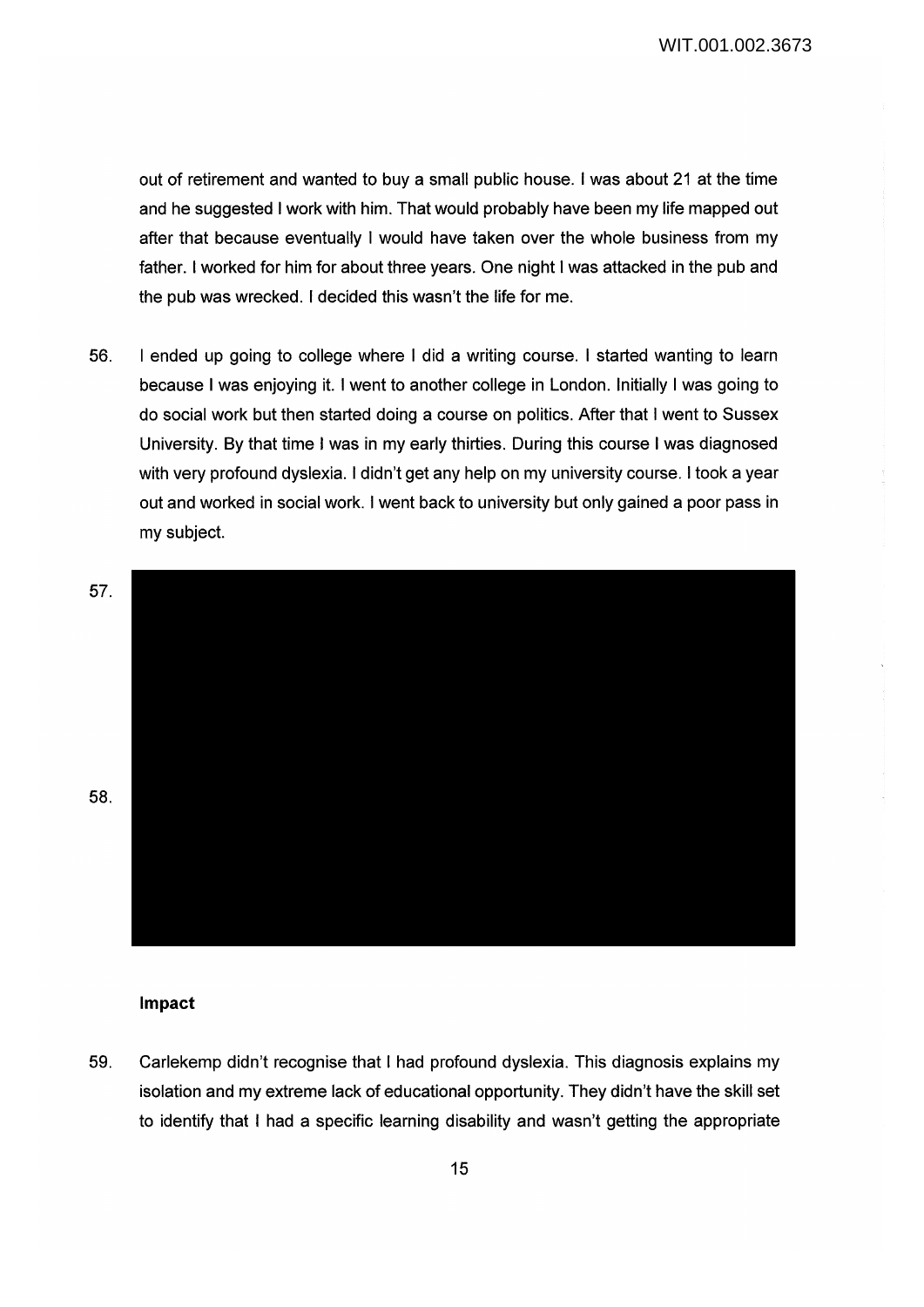support. My mum approached the school when I was at St Mark's primary. That was before I went to Carlekemp and she was told that I appeared to be bright but I was struggling with school work. The teacher, whose name I can't remember told my mum that I might be dyslexic. This information was never passed to Carlekemp or if it was they didn't offer me any help or support.

- 60. In a sense it could be seen that Carlekemp did a good job and made me the person that I am today. I went in there a wee boy and by the time I came out it gave me different perspective on the world. At Carlekemp, because I spent so much time on my own, I was forced to rely on my imagination and that opened a great deal of resources to me. This has developed me as a person but it also had a down side as well. It opened up a sensitive side to me that has helped me appreciate certain things in life I may not have appreciated. I was put under stress and strain. By dealing with that in my way has made me a stronger person. This has helped me in my creative endeavour especially in relation to my creative writing.
- 61. Being at Carlekemp has definitely affected my ability to trust people and I don't like rejection. This manifested itself in some of my relationships. My own religious beliefs have been affected by my experiences with the priests. I saw the priests as the agents of god and represented a higher being. This could have been why I became more involved in politics. I was moving away from solutions based on divine powers to looking at solutions based on human activity. I didn't believe in god or abide to any religious institutions.
- 62. Our family weren't as religious as some. My father wasn't religious at all. My mum was a little more so but not overtly. Priests were seen as of high status and were to be respected. As soon as I started living with them I saw them as flawed human beings. It was obvious that they were struggling with their own issues.
- 63.

16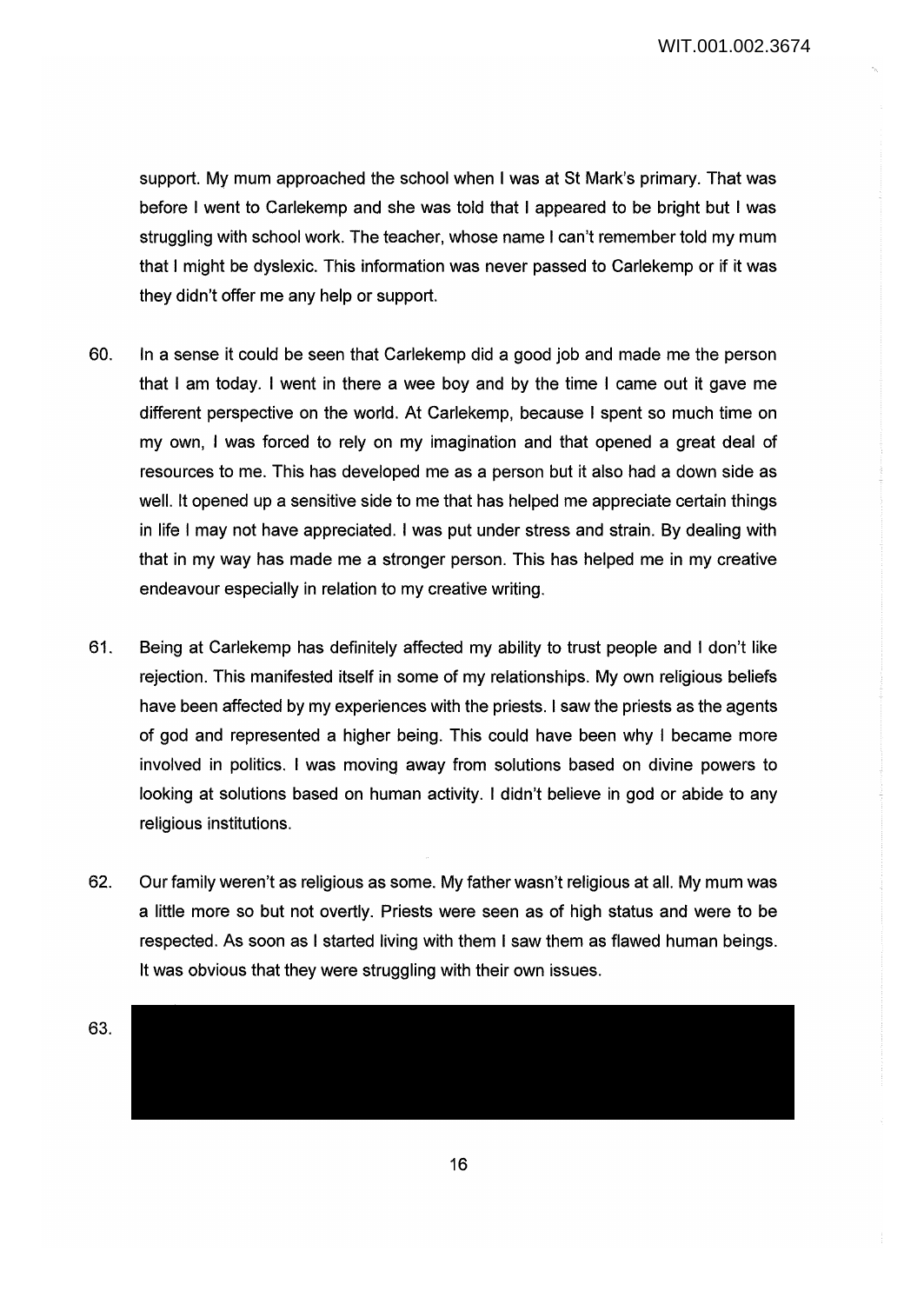# **Treatment I support**

64. I have never sought any support or treatment in relation to the effect Carlekemp has had on me.

## **Reporting of Abuse**

65. I have never reported anything that happened to me or anything I witnessed to the police or anybody else. I have always been a bit wary of the police. I don't have any negative views about them, I just didn't want to get involved with them. For years I didn't necessarily think what happened to me was abuse. I just thought it was what happened at boarding school and it was normal behaviour. Over the years and having time to reflect I realised that it was not normal behaviour. What happened to me was beyond what could have been classed as reasonable corporal punishment which was legal at that time. There was no justification for taking children out their bed at night and having them kneel for hours outside a room in darkness, terrifying them with the anticipation of what was going to happen and then beating them. To get children to go into their bedroom and abuse them through the night like that was so wrong.

# **Records**

66. I contacted a legal firm at the beginning of 2018 in Edinburgh that held the records for Carlekemp. I made a formal notification that I wanted my records. Eventually they said I could see my records. They subsequently sent me, by email, some records. It was basically four pages which were all heavily redacted. It was rubbish. There was nothing of substance. No mention of any issues, no discipline, no school records and nothing medical. I queried it with them but they just said that was all they held.